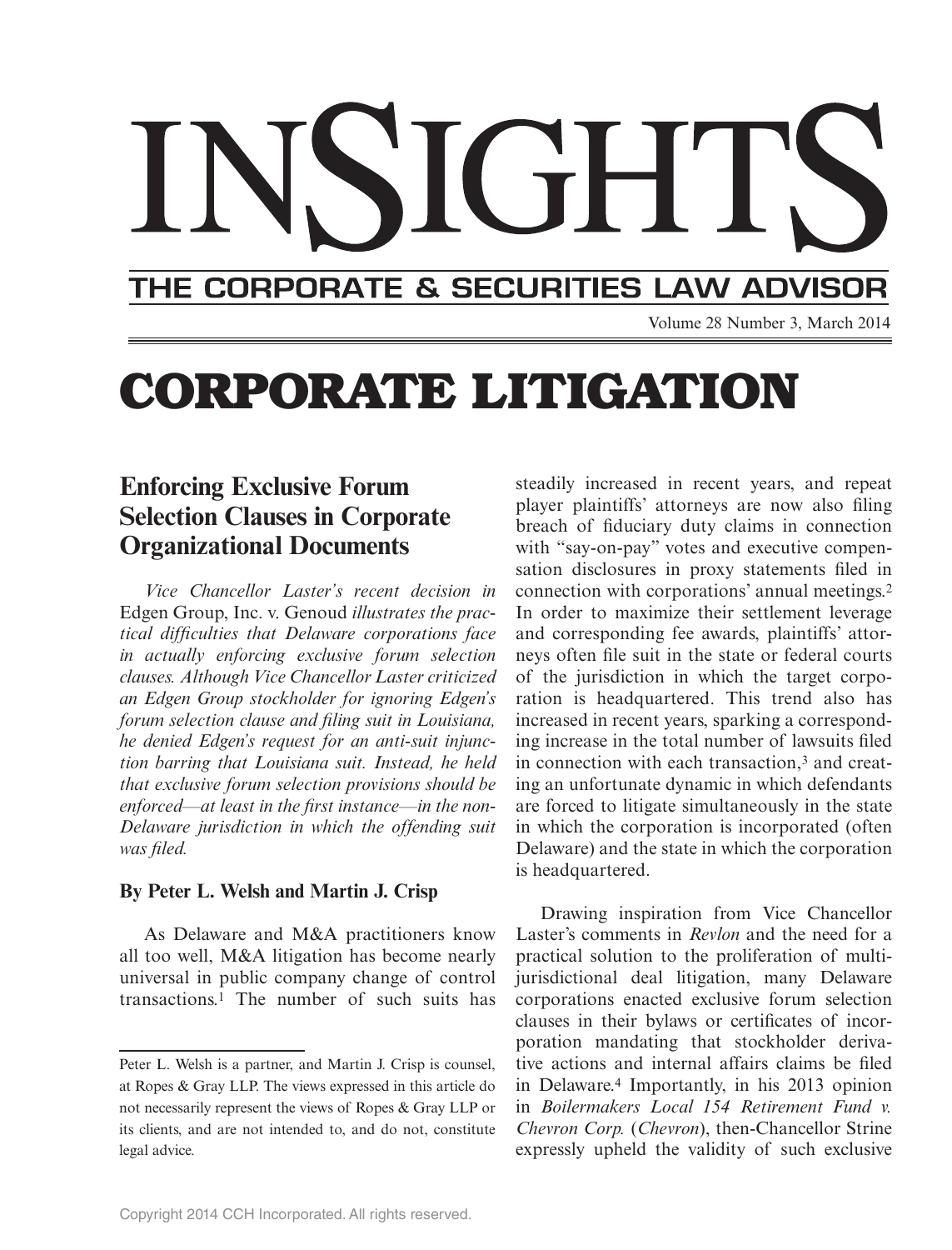forum selection clauses.5 But even though the Court of Chancery clearly has held that such provisions are valid under Delaware law, Delaware corporations cannot simply rely on stockholder plaintiffs' lawyers to respect those provisions and file covered claims only in Delaware. To the contrary, plaintiffs' lawyers will often file outside of Delaware even when faced with a valid Delaware exclusive forum selection clause.

*Vice Chancellor Laster expressed extreme reluctance to enforce such a forum selection clause through an anti-suit injunction.*

In such cases, Delaware exclusive forum selection clauses are of little value unless they are enforced by non-Delaware courts, and a number of state and federal courts expressly have declined to enforce Delaware exclusive forum selection clauses. The most well-known of those decisions is the Northern District of California's 2011 opinion in *Galaviz v. Berg*, in which that court declined to enforce a Delaware forum selection clause in Oracle's bylaws, and held that interpreting such a bylaw was a matter of "federal common law" not controlled by Delaware corporate law.6 But other courts, including Texas state courts and the United States District Court for the Southern District of New York, also have declined to enforce Delaware exclusive forum selection clauses.7

Vice Chancellor Laster's recent transcript ruling in the *Edgen Group v. Genoud* litigation reinforced the propriety of Delaware exclusive forum selection clauses in corporate organizational documents, but also highlighted the practical realities of enforcing such provisions. Although Vice Chancellor Laster stated that "forum selection clauses that appear in the charter or bylaws [of a Delaware corporation] are [] presumptively valid

and handled the same way as clauses in other contracts,"8 he denied Edgen's request for a TRO barring an Edgen stockholder from further prosecuting an action filed in Louisiana state court seeking to enjoin Edgen's proposed acquisition by Sumitomo Corp. (Louisiana Action), despite the fact that the Louisiana Action plainly violated the Delaware forum selection clause in Edgen's charter. Concluding that such an anti-suit injunction was the most "aggressive" method for enforcing a Delaware forum selection clause and that forum selection clauses in corporate organizational documents are not yet "sufficiently understood and accepted" as similar clauses in contracts between private parties,9 Vice Chancellor Laster indicated a clear discomfort with issuing an anti-suit injunction. He stated that Edgen should seek to enforce its forum selection clause directly in the Louisiana Action<sup>10</sup>

#### **The Edgen Group Transaction and Related Litigation**

Edgen Group Inc. is a Delaware corporation with its principal place of business in Baton Rouge, Louisiana. Edgen filed for an initial public offering in 2012. In connection with that IPO, Edgen adopted its corporate charter, which included a provision designating Delaware as the exclusive forum for all stockholder actions against Edgen or its directors and officers asserting breach of fiduciary duty claims or otherwise relating to Edgen's internal affairs, as well as for any derivative claims brought by Edgen stockholders on the Company's behalf. On October 17, 2013, Edgen announced publicly that it had filed a preliminary written consent notice for its \$1.2 billion merger into a subsidiary of Sumitomo Corp. (Transaction). Because Jeffries Capital Partners, Inc. (Jeffries) controlled a majority of Edgen's shares, the Transaction was executed by written consent of Jeffries and certain affiliated entities, and was not subject to a stockholder vote.

Unsurprisingly, multiple stockholders filed suit challenging the Transaction in the days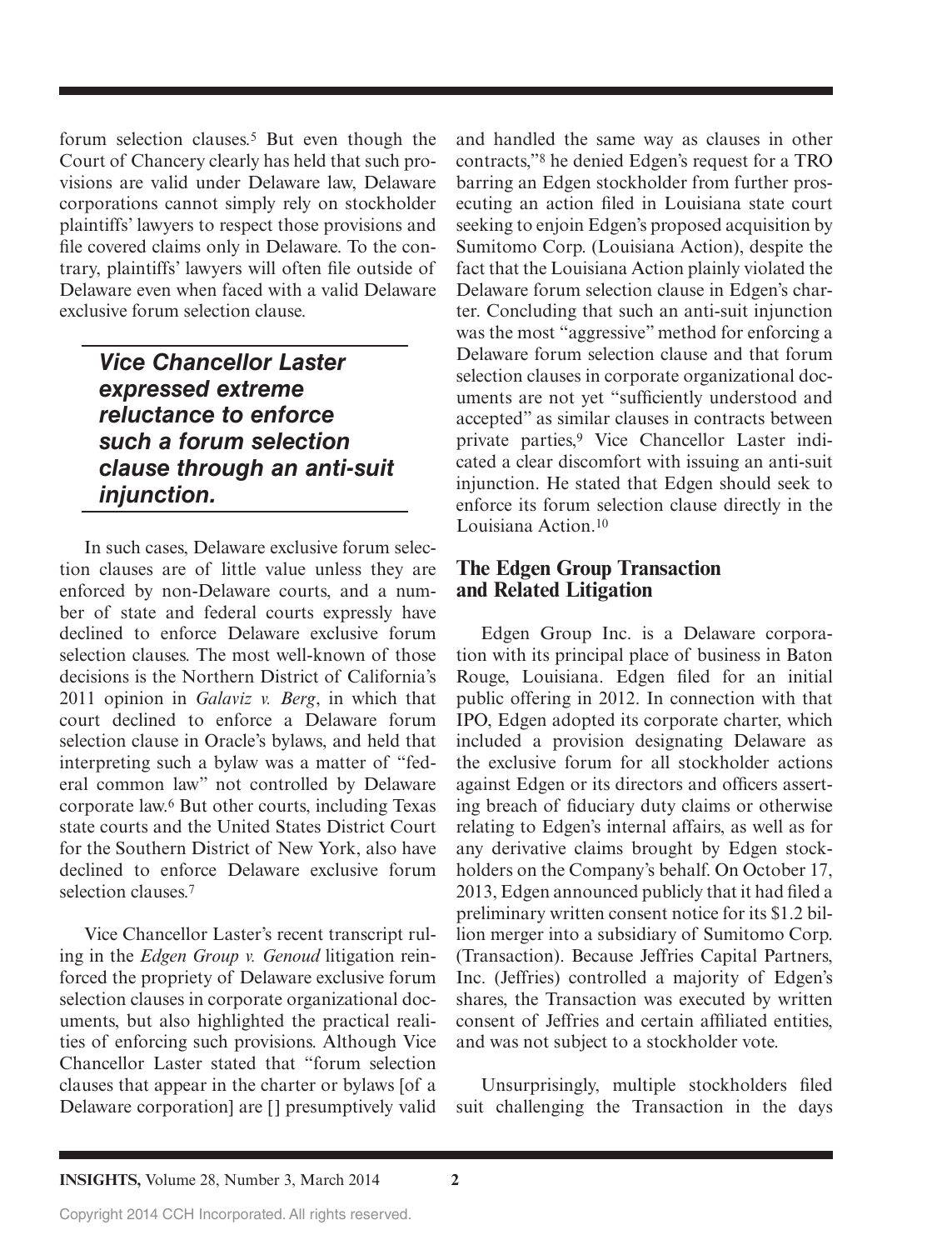following its public announcement. Stockholders sued in the Court of Chancery, although those claims were dismissed voluntarily.11 A purported Edgen stockholder domiciled in Canada also filed suit, although he (and his lawyers) elected to sue Genoud in Louisiana state court.12 It is unclear whether Genoud was aware of the Delaware exclusive forum selection clause in Edgen's charter when he filed the Louisiana Action, but Genoud refused to voluntarily dismiss their claims once he learned of the Delaware forum selection clause. Instead, he pressed forward with the Louisiana case, ignoring the Court of Chancery's *Chevron* ruling and arguing that the Delaware forum selection clause was invalid because it had been unilaterally enacted by the Company's directors without the consent of Edgen's stockholders.<sup>13</sup> That argument tracked the Northern District of California's *Galaviz* holding that stockholders are not bound by forum selection clauses that are unilaterally implemented by a corporation's board, which was directly rebuked by then-Chancellor Strine in *Chevron*.

### *The Louisiana court granted the defendants' motion to dismiss the Louisiana Action for "improper venue" because of Edgen's Delaware forum selection clause.*

The plaintiff's intransigence in the face of a clear Delaware forum selection clause left the *Edgen* defendants with few attractive options. They could litigate the validity of the forum selection clause in Louisiana, thereby losing a significant benefit of the clause and running the risk that the Louisiana court would refuse to enforce the clause and potentially enjoin the Transaction, or they could initiate a parallel action in Delaware against the stockholder plaintiff in order to obtain a Delaware court order enforcing the forum selection clause. The *Edgen* defendants chose to pursue

both paths—moving to dismiss the Louisiana Action on *forum non conveniens* grounds and for violating Edgen's forum selection clause, while simultaneously filing suit against Genoud in the Court of Chancery and seeking a TRO enjoining him from prosecuting the Louisiana Action.

Illustrating the speed and care with which the Court of Chancery addresses complex issues of Delaware law, Vice Chancellor Laster quickly scheduled briefing and oral argument on Edgen's motion for a TRO barring further prosecution of the Louisiana Action before the Louisiana court had even convened an initial status conference. Following oral argument, Vice Chancellor Laster issued his ruling from the bench, holding that while Edgen had demonstrated a likelihood of success on the merits and irreparable harm, he would not issue the requested TRO (or Edgen's related request for expedited proceedings), which would operate as an anti-suit injunction barring further prosecution of the Louisiana Action.14 Although Vice Chancellor Laster reaffirmed that exclusive forum selection clauses in the bylaws or charters of Delaware corporations are presumptively valid, he expressed extreme reluctance to enforce such a forum selection clause through an anti-suit injunction, at least in the first instance.

In refusing to issue a TRO enjoining the prosecution of the Louisiana Action, Vice Chancellor Laster emphasized a few key points. First, he stressed the importance of inter-jurisdictional comity, and the general reluctance of the Court of Chancery to issue anti-suit injunctions that might cause a non-Delaware jurisdiction to feel "slighted."15 Second, he contrasted the "aggressiveness" of the anti-suit injunction method of enforcing a forum selection clause with the fact that the Delaware Supreme Court had only recently approved the use of anti-suit injunctions to enforce forum selection clauses in contracts between private parties.16 Surprisingly, and despite the *Chevron* ruling clearly upholding the validity of properly enacted exclusive forum selection clauses in bylaws and charters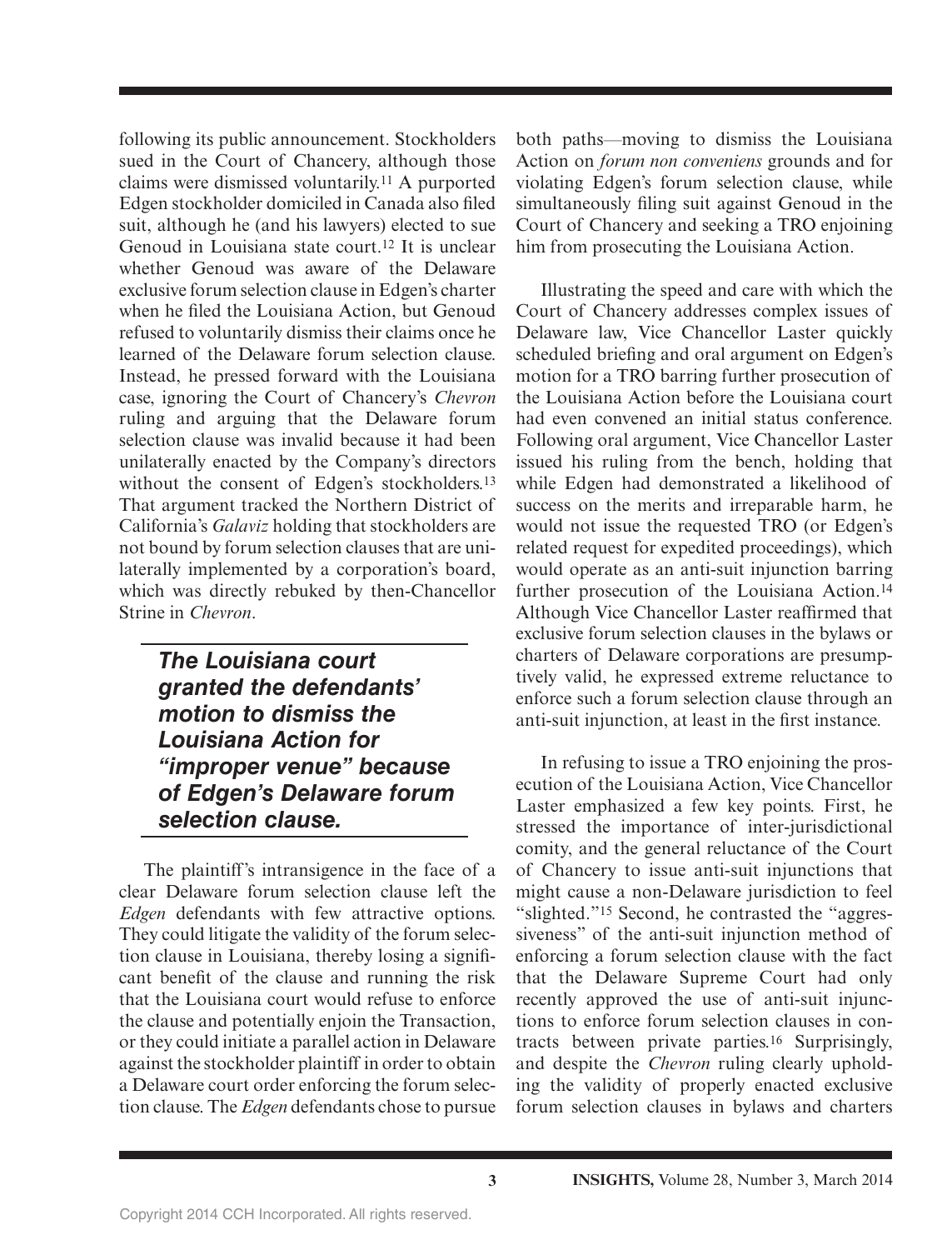of Delaware corporation, and then-Chancellor Strine's accompanying statement that "a forum selection clause adopted by a board with the authority to adopt bylaws is valid and enforceable under Delaware law to the same extent as other contractual forum selection clauses,"17 Vice Chancellor Laster stated that "it's not at all clear to me that forum selection provisions are as yet sufficiently understood and accepted that the Delaware Supreme Court would want the same approach taken for a forum selection clause that appears in the charter and bylaws [as with a contract between two private parties]."<sup>18</sup> Thus, he concluded that "it is not clear to me that it is appropriate at this time to be making antisuit injunctions the initial tool of first resort" in enforcing exclusive forum selection clauses in corporate organizational documents.19

Vice Chancellor Laster's ruling left the *Edgen* defendants with limited options—none of which were particularly appealing given the high stakes and quick moving nature of litigation challenging a \$1.2 billion transaction. He stated that Edgen and the other defendants could pursue their motion to dismiss the Louisiana Action based on the exclusive forum selection clause.20 In so doing, Vice Chancellor Laster appeared to make an effort to assist such a motion to dismiss by stating explicitly that Genoud's claims were baseless under Delaware law (likely knowing that his transcript ruling would be shared with the Louisiana court), and would not survive a motion to dismiss had Genoud filed his case in Delaware.21 Alternately, he concluded that Edgen could maintain the Delaware action and seek a default judgment against Genoud if he failed to appear in that action or otherwise respond to Edgen's complaint. He also excoriated Genoud's counsel at Robbins Geller for failing to appear in the Delaware action on Genoud's behalf even though they represented him in the Louisiana Action.22 Vice Chancellor Laster went on to acknowledge the obvious economic realities of multi-forum M&A litigation, stating that "[t]his case really exemplifies the

interforum dynamics that have allowed plaintiffs' counsel to extract settlements in M&A litigation."23

The options left to the *Edgen* defendants after Vice Chancellor Laster's ruling were relatively unappealing. Pursuing a motion to dismiss in the non-Delaware forum forced Edgen to do exactly what it sought to avoid when it enacted an exclusive forum selection clause in its charter—litigate sensitive issues of Delaware corporate law in a non-Delaware forum. Additionally, litigating the validity of a Delaware forum selection clause outside of Delaware runs the risk of having the non-Delaware forum follow the lead of the *Galaviz* court and refuse to enforce the forum selection clause. And litigating the enforcement action in Delaware through to conclusion on a non-expedited basis did not offer the *Edgen* defendants the time sensitive remedy they needed to obtain a preclusive ruling on the forum selection clause before that issue was decided in the Louisiana Action.

## *Corporations seeking to enforce a Delaware forum selection clause will need to do so outside of Delaware at the first instance.*

Ultimately, Vice Chancellor Laster's refusal to issue an anti-suit injunction did not endanger the Transaction, as the Louisiana court granted the defendants' motion to dismiss the Louisiana Action for "improper venue" because of Edgen's Delaware forum selection clause.24 But by refusing to issue an anti-suit injunction barring the Louisiana Action, the *Edgen* court did not find Edgen's forum selection clause a sufficient justification for deviating from the Court of Chancery's typical practice of not issuing antisuit injunctions until the party seeking to dismiss the non-Delaware action attempts to do so in the jurisdiction in which it was filed, $25$  and also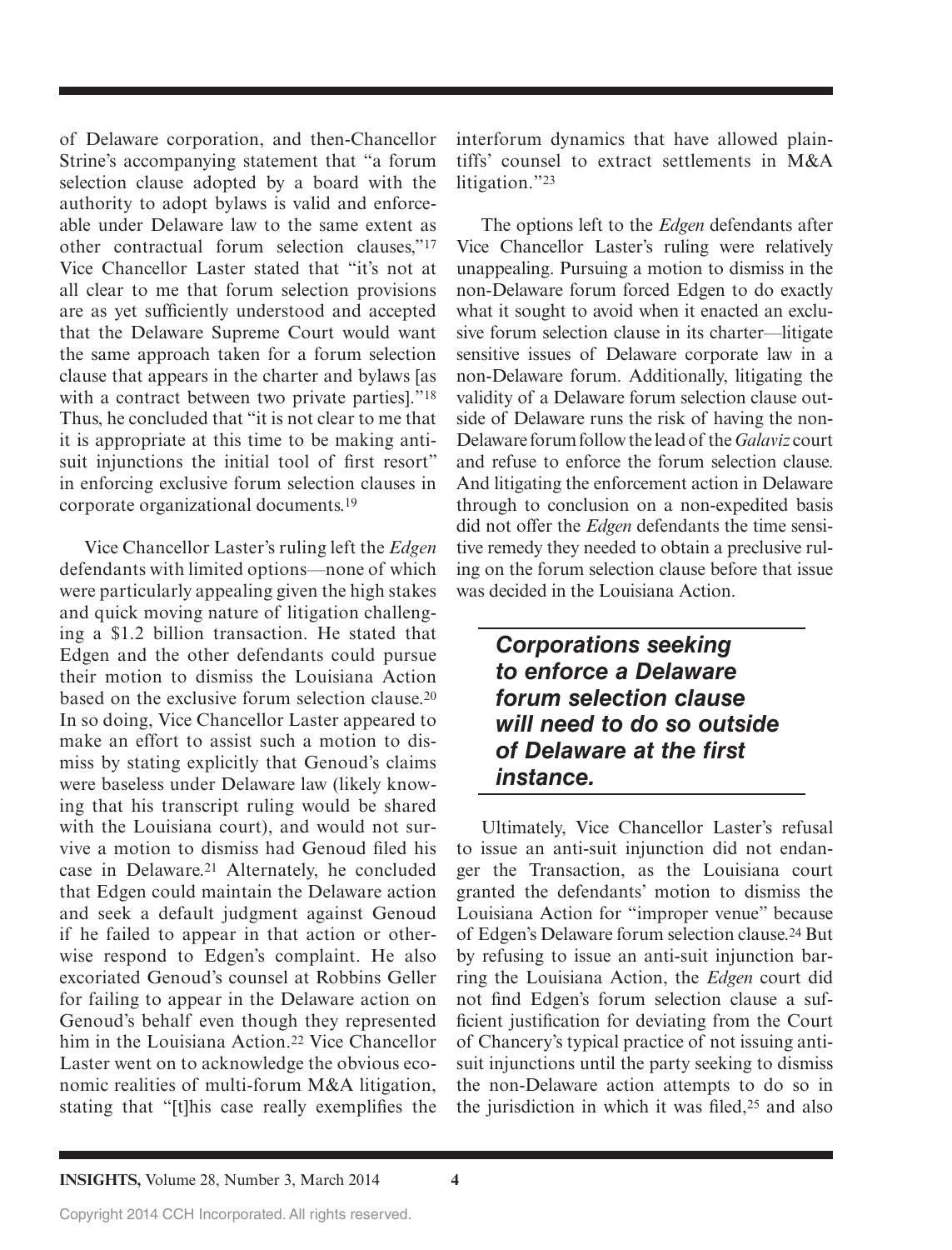indicated that corporations seeking to enforce a Delaware forum selection clause will need to do so outside of Delaware at the first instance. That is plainly a more expensive and risky proposition. This affects the utility of such clauses, which are only useful if they are can be enforced in a reasonably efficient manner.

> *Delaware corporations seeking to enforce a forum selection clause can file a declaratory judgment action in Delaware.*

#### **Key Takeaways**

Vice Chancellor Laster's transcript ruling in *Edgen* is a doubled-edged sword for the Delaware corporations that heeded his counsel from *Revlon* and enacted exclusive Delaware forum selection clauses in their corporate organizational documents. While *Edgen* reinforced then-Chancellor Strine's conclusion in *Chevron* that such clauses are appropriate if properly enacted, by denying Edgen's motion for an anti-suit injunction Vice Chancellor Laster left corporate defendants seeking to enforce Delaware exclusive forum selection clauses with a slate of relatively unappealing options. Delaware corporations cannot expect plaintiffs' lawyers to not file actions outside of Delaware simply because the stockholder plaintiff is bound by a forum selection clause. Doing so would remove an opportunity to leverage legal uncertainty into a settlement—the very reason why many plaintiffs' lawyers file such actions outside of the Court of Chancery.

So, absent a ruling from the Delaware Supreme Court permitting enforcement of exclusive forum selection clauses in corporate organizational documents by anti-suit injunction, or the expiration of time sufficient to show that such clauses are as generally accepted as forum selection clauses in

private contracts, Delaware corporate defendants are left with limited options. However, there are still viable paths forward for defendants who do not wish to pursue an early settlement. Delaware corporations seeking to enforce a forum selection clause can file a declaratory judgment action in Delaware (as Edgen did) and seek a permanent injunction via expedited proceedings. Doing so forces the stockholder plaintiff to be a defendant—something that is anathema to most stockholder plaintiffs, including many municipal pension funds—and forces the plaintiff and its lawyer to spend time and money defending the declaratory judgment action.

Additionally, if the Delaware corporation can obtain a final judgment quickly—either by default judgment or through expedited proceedings on a showing that the non-Delaware action is proceeding quickly—then that final judgment will be entitled to full faith and credit in the non-Delaware jurisdiction. Combining this approach with quickly moving to dismiss the non-Delaware case based on the forum selection clause is the most aggressive (and perhaps effective) available tactic.

#### **Notes**

1. *See* Matthew D. Cain & Samuel M. Davidoff, *Takeover Litigation in 2013* p. 1 (Jan. 9, 2014) (available at SSRN: *http//ssrn.com/ abstract=2377001)* (finding that in 2013 stockholder plaintiffs filed suit in connection with over 97 percent of public company transactions valued over \$100 million); *see also* Robert M. Daines & Olga Koumrian, *Shareholder Litigation Involving Mergers & Acquisitions*, Cornerstone Research Review of 2012 M&A Litigation, p. 1 (Feb. 2013) (finding that in 2012 stockholder plaintiffs filed suit in connection with 93 percent of public company transactions valued over \$100 million).

2. *See* Emily Chasan, *Anxiety Stalks Proxy Season*, Wall St. J., Feb. 5, 2013, available at: *http://blogs.wsj.com/cfo/2013/02/05/anxiety-stalksproxy-season*.

3. Koumrian, *Shareholder Litigation Involving Mergers & Acquisitions*, p. 1 (finding that, on average, approximately five stockholder lawsuits were filed in connection with each announced transaction valued over \$100 million).

4. *In re Revlon, Inc. S'holders Litig.*, 990 A.2d 940, 960 (Del. Ch. 2010) (stating that "if boards of directors and stockholders believe that a